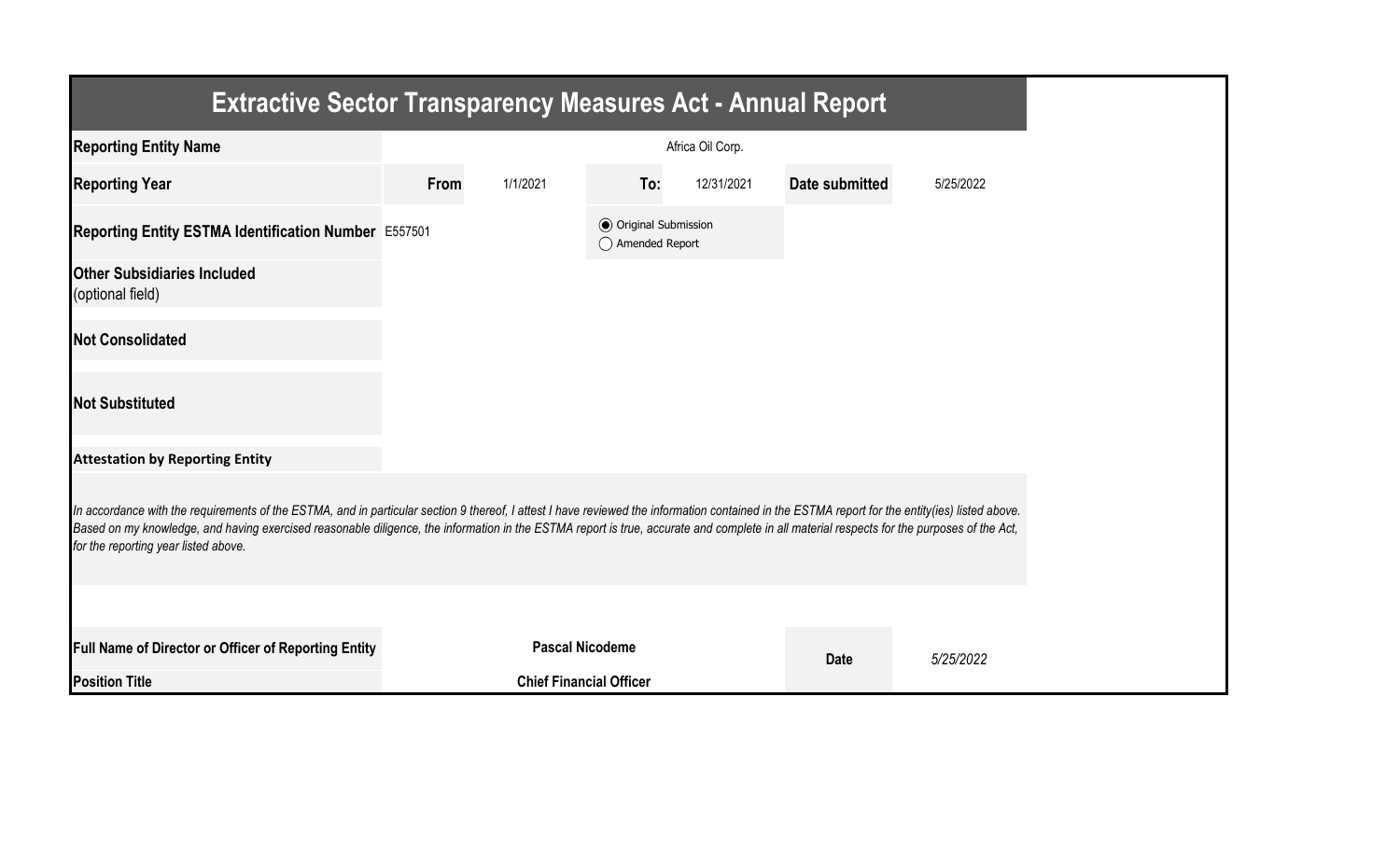| <b>Extractive Sector Transparency Measures Act - Annual Report</b>                                                                                                               |                                                                                                                                                                                                                                                                           |                                                                                 |                                    |                  |         |                                   |                |                  |                                                      |                               |                     |  |
|----------------------------------------------------------------------------------------------------------------------------------------------------------------------------------|---------------------------------------------------------------------------------------------------------------------------------------------------------------------------------------------------------------------------------------------------------------------------|---------------------------------------------------------------------------------|------------------------------------|------------------|---------|-----------------------------------|----------------|------------------|------------------------------------------------------|-------------------------------|---------------------|--|
| <b>Reporting Year</b><br><b>Reporting Entity Name</b><br><b>Reporting Entity ESTMA</b><br><b>Identification Number</b><br><b>Subsidiary Reporting Entities (if</b><br>necessary) | From:                                                                                                                                                                                                                                                                     | 1/1/2021                                                                        | To:<br>Africa Oil Corp.<br>E557501 | 12/31/2021       |         | <b>Currency of the Report USD</b> |                |                  |                                                      |                               |                     |  |
| <b>Payments by Payee</b>                                                                                                                                                         |                                                                                                                                                                                                                                                                           |                                                                                 |                                    |                  |         |                                   |                |                  |                                                      |                               |                     |  |
| <b>Country</b>                                                                                                                                                                   | Payee Name <sup>1</sup>                                                                                                                                                                                                                                                   | Departments, Agency, etc<br>within Payee that Received<br>Payments <sup>2</sup> | <b>Taxes</b>                       | <b>Royalties</b> | Fees    | <b>Production Entitlements</b>    | <b>Bonuses</b> | <b>Dividends</b> | <b>Infrastructure</b><br><b>Improvement Payments</b> | Total Amount paid to<br>Payee | Notes <sup>34</sup> |  |
| Nigeria                                                                                                                                                                          | National Government of<br>Nigeria                                                                                                                                                                                                                                         | Federal Inland Revenue Service                                                  | 44,479,896                         |                  |         |                                   |                |                  |                                                      | 44,479,896                    |                     |  |
| Nigeria                                                                                                                                                                          | National Government of<br>Nigeria                                                                                                                                                                                                                                         | Department of Petroleum Resources                                               | 2,542,015                          | 23,706,193       |         |                                   |                |                  |                                                      | 26,248,208                    |                     |  |
| Nigeria                                                                                                                                                                          | National Government of<br>Nigeria                                                                                                                                                                                                                                         | Niger Delta Development Commission                                              | 4,043,235                          |                  |         |                                   |                |                  |                                                      | 4,043,235                     |                     |  |
| Nigeria                                                                                                                                                                          | National Government of<br>Nigeria                                                                                                                                                                                                                                         | Central Bank of Nigeria                                                         | $\sim$                             |                  | 933,731 |                                   |                |                  |                                                      | 933,731                       |                     |  |
| <b>Additional Notes:</b>                                                                                                                                                         | 1) The Taxes and Royalty payments above are settled in kind by allocating entitlement production, and are valued at fair market value based on realised sales price. The amounts are the Company's 50% share of payments made<br>made by the operators on Prime's behalf. |                                                                                 |                                    |                  |         |                                   |                |                  |                                                      |                               |                     |  |